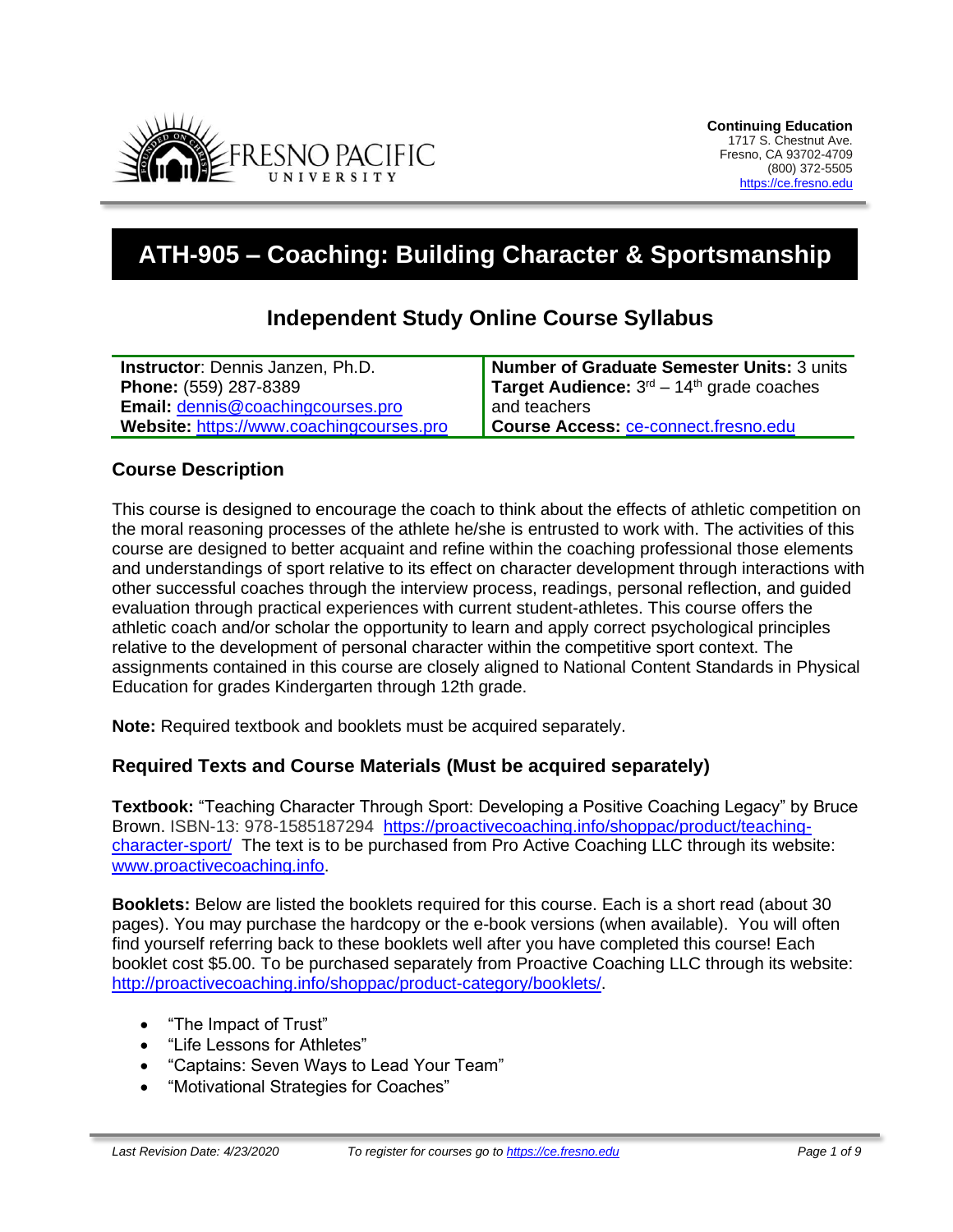**Note:** Students are responsible for purchasing their own textbook, analyzing the content, and applying what they learned to the course assignments. You are welcome to purchase used, e-book, or new versions to save money (when available). You can order the books directly from the publisher or from one of several discount aggregators such as Amazon if desired/available.

**Online Resources:** Relevant online resources that support the course content and encourage further investigation will be available throughout the course assignments. Active hyperlinks are utilized throughout the course and will link to the appropriate information when clicked. These can include videos, podcasts, worksheets, online activities, journal articles and other resources.

**Moodle:** Moodle is a web-based learning management system used to support flexible teaching and learning in both face-to-face and distance courses (e-learning). [https://moodle.org](https://moodle.org/) //<https://moodle.org/demo> // [https://docs.moodle.org](https://docs.moodle.org/)

# **Course Dates**

Self-paced; students may enroll at any time and take up to one year, from the date of registration, to complete assignments. Students may complete assignments in no less than three weeks for a 3 unit course (one week per unit).

# **National Standards Addressed in This Course**

#### **National Board for Professional Teaching Standards (NBPTS)**

[\(http://www.nbpts.org/standards-five-core-propositions/\)](http://www.nbpts.org/standards-five-core-propositions/)

First published in 1989 and updated in 2016, *[What Teachers Should Know and Be Able to Do](http://www.accomplishedteacher.org/)* articulates the National Board's Five Core Propositions for teaching. The Five Core Propositions comparable to medicine's Hippocratic Oath — set forth the profession's vision for accomplished teaching. Together, the propositions form the basis of all National Board Standards and the foundation for National Board Certification. Course assignments have been designed so students can demonstrate excellence against these professional teaching standards whenever possible.

- Proposition 1: Teachers are committed to students and their learning
- Proposition 2: Teachers know the subject they teach and how to teach those subjects to students
- Proposition 3: Teachers are responsible for managing and monitoring student learning
- Proposition 4: Teachers think systematically about their practice and learn from experience
- Proposition 5: Teachers are members of learning communities

#### **National Associations for Sport and Physical Education's (NASPE) National Standards for Sport Coaches (NSSC)** [\(http://www.shapeamerica.org/standards/coaching\)](http://www.shapeamerica.org/standards/coaching)

- NSSC 1: Set Vision, Goals and Standards for Sport Program
- NSSC 2: Engage in and Support Ethical Practices
- NSSC 3: Build Relationships
- NSSC 4: Develop a Safe Sport Environment
- NSSC 5: Create a Positive and Inclusive Sport Environment
- NSSC 6: Conduct Practices and Prepare for Competition
- NSSC 7: Strive for Continuous Improvement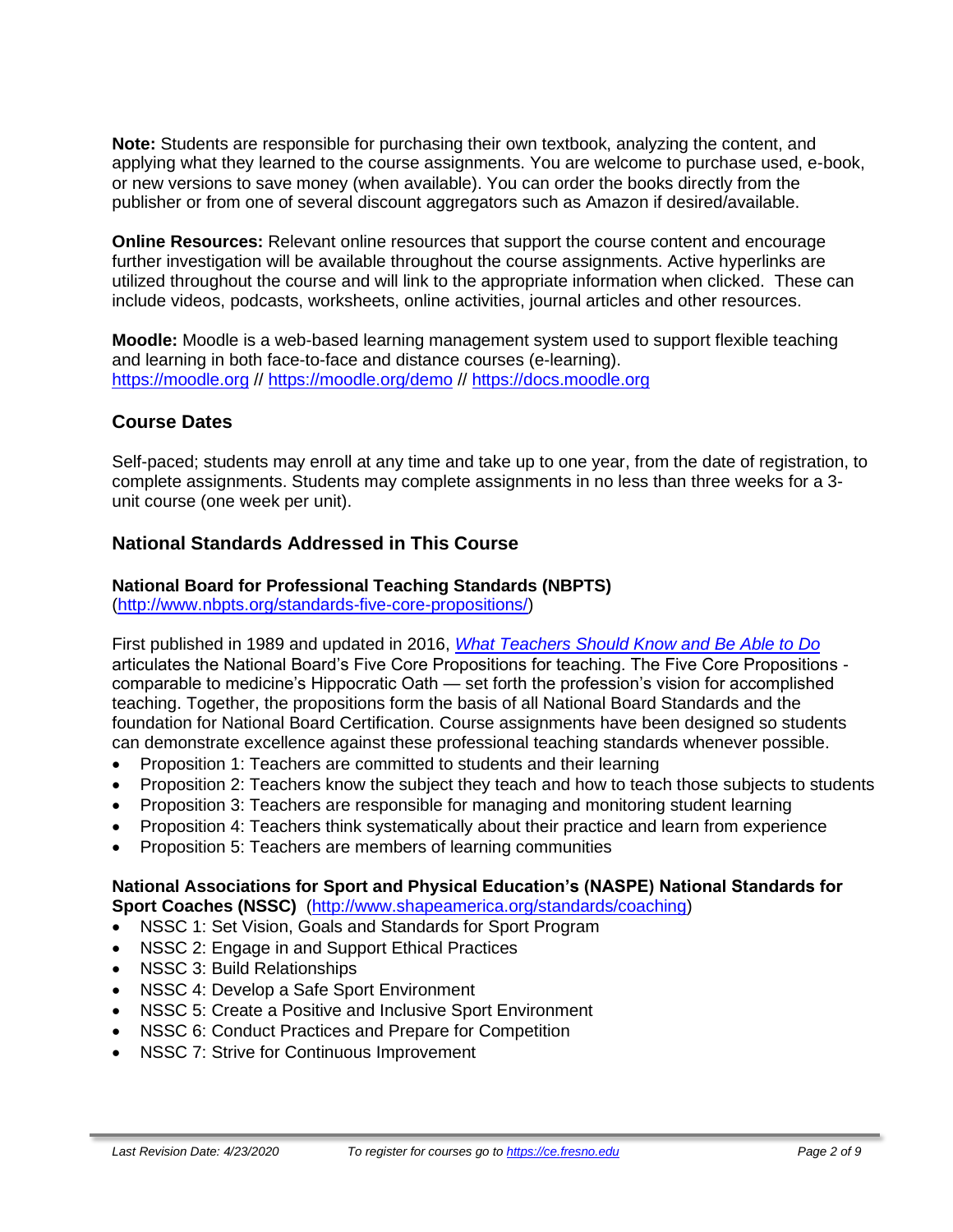**Society of Health and Physical Educators (SHAPE) America's National Standards & Grade Level Outcomes for K-12 Physical Education** [\(http://www.shapeamerica.org/standards/pe/\)](http://www.shapeamerica.org/standards/pe/)

- Standard 1: The physically literate individual demonstrates competency in a variety of motor skills and movement patterns.
- Standard 2: The physically literate individual applies knowledge of concepts, principles, strategies and tactics related to movement and performance.
- Standard 3: The physically literate individual demonstrates the knowledge and skills to achieve and maintain a health-enhancing level of physical activity and fitness.
- Standard 4: The physically literate individual exhibits responsible personal and social behavior that respects self and others.
- Standard 5: The physically literate individual recognizes the value of physical activity for health, enjoyment, challenge, self-expression and/or social interaction.

# **Continuing Education Program Student Learning Outcomes**

| CE <sub>1</sub> | Demonstrate proficient written communication by articulating a clear focus,<br>synthesizing arguments, and utilizing standard formats in order to inform and<br>persuade others, and present information applicable to targeted use.                                    |
|-----------------|-------------------------------------------------------------------------------------------------------------------------------------------------------------------------------------------------------------------------------------------------------------------------|
| CE <sub>2</sub> | Demonstrate comprehension of content-specific knowledge and the ability to apply it<br>in theoretical, personal, professional, or societal contexts.                                                                                                                    |
| CE <sub>3</sub> | Reflect on their personal and professional growth and provide evidence of how such<br>reflection is utilized to manage personal and professional improvement.                                                                                                           |
| CE <sub>4</sub> | Apply critical thinking competencies by generating probing questions, recognizing<br>underlying assumptions, interpreting and evaluating relevant information, and<br>applying their understandings to the professional setting.                                        |
| CE <sub>5</sub> | Reflect on values that inspire high standards of professional and ethical behavior as<br>they pursue excellence in applying new learning to their chosen field.                                                                                                         |
| CE <sub>6</sub> | Identify information needed in order to fully understand a topic or task, organize that<br>information, identify the best sources of information for a given enquiry, locate and<br>critically evaluate sources, and accurately and effectively share that information. |

# **Student Learning Outcomes (SLOs) for This Course**

| <b>Student Learning Outcomes for This Course</b><br>By the end of this course student will be able to:                                                                                                                       | <b>National Standards</b><br>for Sport Coaches<br>$(NSSC)^*$                    | Continuing<br><b>Education Program</b><br><b>Student Learning</b><br><b>Outcomes</b><br>Addressed** |
|------------------------------------------------------------------------------------------------------------------------------------------------------------------------------------------------------------------------------|---------------------------------------------------------------------------------|-----------------------------------------------------------------------------------------------------|
| 1. The athletic coach and/or scholar will<br>analyze the potential role of sport within the<br>greater social context as these elements<br>relate to the formation of moral character for<br>the participant.                | 1, 3, 4, 6, 7, 8, 9, 10,<br>11, 21, 22, 23, 28,<br>35, 38, 39, 40, 41, 42       | CE 1, CE2, CE3,<br>CE4, CE5, CH6                                                                    |
| 2. The learner will identify and analyze crucial<br>factors involving the elements of character<br>formation and sportsmanship as they relate<br>to the implementation of practical strategies<br>for character development. | 1, 3, 4, 5, 6, 7, 8, 9,<br>10, 11, 21, 24, 28,<br>35, 37, 38, 39, 40,<br>41, 42 | CE 1, CE2, CE3,<br>CE4, CE5, CH6                                                                    |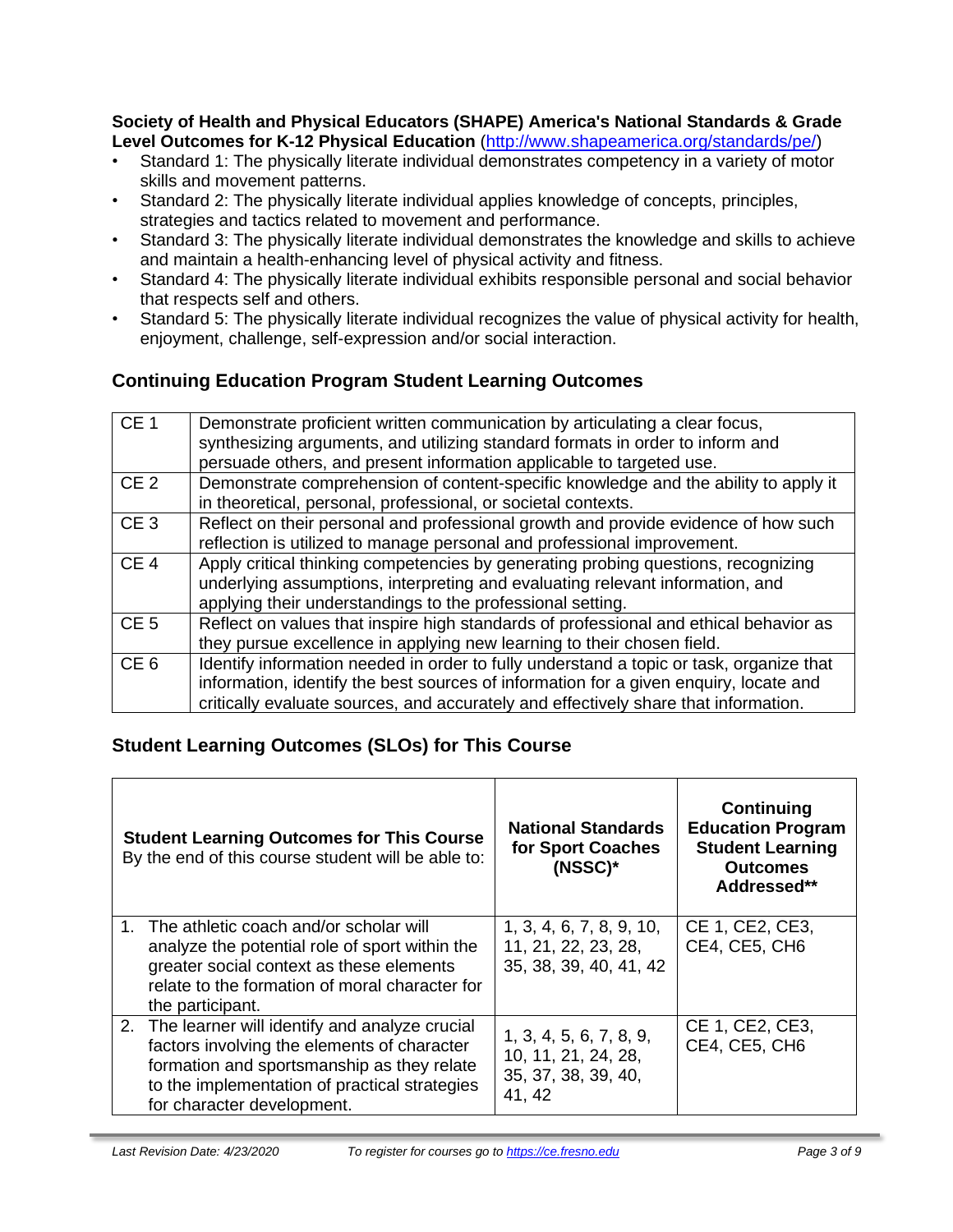| 3. The learner will identify and analyze the<br>relationship between performance and<br>character & sportsmanship relative to the<br>possibilities of enhanced athletic success for<br>both the participant and the team.                                                                                                                                           | 1, 2, 3, 4, 6, 7, 8, 9,<br>20, 21, 23, 24, 25,<br>26, 27, 28, 30, 31,<br>32, 33, 34, 35, 36,<br>37, 38, 39, 40, 41, 42               | CE 1, CE2, CE3,<br>CE4, CE5, CH6 |
|---------------------------------------------------------------------------------------------------------------------------------------------------------------------------------------------------------------------------------------------------------------------------------------------------------------------------------------------------------------------|--------------------------------------------------------------------------------------------------------------------------------------|----------------------------------|
| 4. The learner will identify and analyze the<br>topic of moral reasoning, character<br>formation and sportsmanship as discussed<br>from the positions of desire for group<br>success, group motive, and group<br>performance. These will be investigated<br>both in theory and through practical<br>interaction and observations within a real<br>athletic context. | 1, 6, 7, 8, 9, 10, 11,<br>20, 21, 22, 23, 24,<br>26, 27, 28, 32, 33,<br>35, 36, 37, 38, 39,<br>40, 41, 42                            | CE 1, CE2, CE3,<br>CE4, CE5, CH6 |
| 5. The learner will develop an understanding<br>that utilizes sound character formation<br>principles as useful vehicles not only for the<br>purpose of improving athletic performances<br>but also both general and sport-specific<br>participant behavior.                                                                                                        | 1, 2, 3, 4, 6, 7, 8, 9,<br>11, 12, 20, 21, 22,<br>23,24, 25, 26, 27, 28,<br>30, 31, 32, 33, 34,<br>35, 36, 37, 38, 39,<br>40, 41, 42 | CE 1, CE2, CE3,<br>CE4, CE5, CH6 |

\* Please refer to the section on **National Standards Sport Coaches (NSSC)**

\*\* Please refer to the section on **Continuing Education Program Student Learning Outcomes**

# **Topics, Assignments, and Activities**

| <b>Module</b><br><b>Module Title</b>                                                         | <b>Module Assignments and Activities</b>                                                                                                                                   | <b>Points</b><br><b>Possible</b><br>for Each<br><b>Assignment</b> |
|----------------------------------------------------------------------------------------------|----------------------------------------------------------------------------------------------------------------------------------------------------------------------------|-------------------------------------------------------------------|
| <b>Welcome and</b><br><b>Important Course</b>                                                | Introduction video<br>$\bullet$<br><b>Course Syllabus</b>                                                                                                                  |                                                                   |
| <b>Information</b>                                                                           | $\bullet$<br>Introduce Yourself Forum                                                                                                                                      |                                                                   |
| Module 1 -<br><b>Teaching Character:</b><br>The Characteristics                              | 1.1 Reading and Writing Assignment - Analysis-<br><b>Reaction Paper</b><br>1.2 Applied Activity – Web Search – YouTube – "The<br>$\bullet$                                 | 20 pts                                                            |
| of Successful                                                                                | Real Importance of Sport" by Sean Adams                                                                                                                                    | $100$ pts                                                         |
| Coaching                                                                                     | 1.3 Reflective Forum                                                                                                                                                       | 15 pts                                                            |
| Module 2 -<br><b>Teaching Character:</b><br><b>Beliefs and Action</b>                        | 2.1 Reading and Writing Assignment - Enhanced<br>$\bullet$<br><b>Analysis-Reaction Paper</b><br>2.2 Applied Activity – 10-Day Daily Journal – Focus on                     | 30 pts                                                            |
| <b>Statements</b>                                                                            | <b>Building Character</b>                                                                                                                                                  | $100$ pts                                                         |
|                                                                                              | 2.3 Reflective Forum                                                                                                                                                       | 15 pts                                                            |
| Module 3 -<br><b>Teaching Character:</b><br>Specific Values,<br>Themes, and<br>Sportsmanship | 3.1 Reading and Writing Assignment - Enhanced<br>$\bullet$<br><b>Analysis-Reaction Paper</b><br>3.2 Applied Activity - Interview: Successful Coach<br>3.3 Reflective Forum | 30 pts<br>$100$ pts<br>15 pts                                     |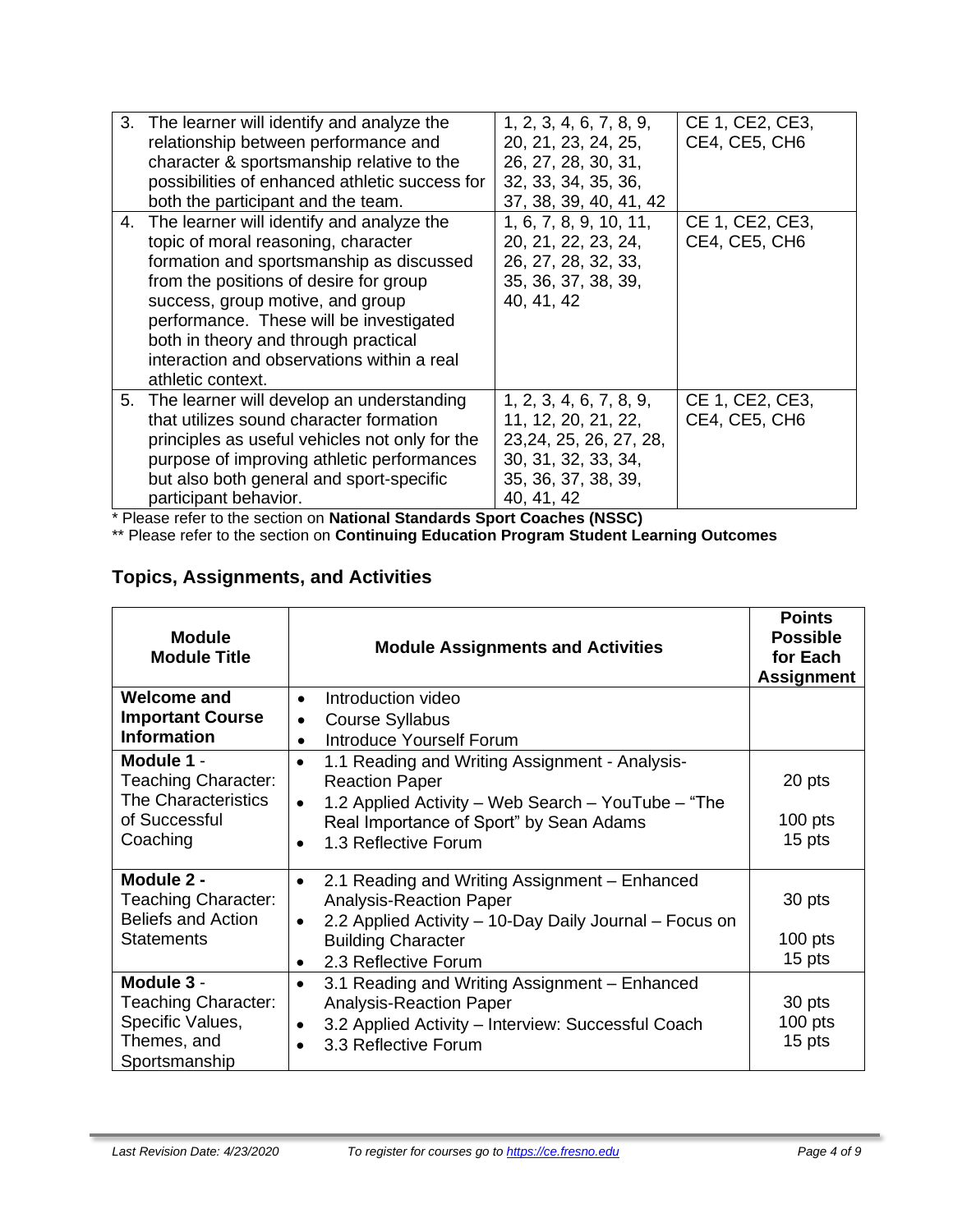| Module 4 -<br><b>Teaching Character:</b> | 4.1 Reading and Writing Assignment – Enhanced<br>$\bullet$<br><b>Analysis-Reaction Paper</b> | 30 pts     |
|------------------------------------------|----------------------------------------------------------------------------------------------|------------|
| What Makes a Great                       | 4.2 Applied Activity – Philosophy of Coaching:<br>$\bullet$                                  |            |
| Team                                     | Character                                                                                    | $100$ pts  |
|                                          | 4.3 Reflective Forum<br>$\bullet$                                                            | 15 pts     |
| Module 5 -                               | 5.1 Reading and Writing Assignment - Enhanced<br>$\bullet$                                   |            |
| Teaching Character:                      | <b>Analysis-Reaction Paper</b>                                                               | 30 pts     |
| Other Important                          | 5.2 Applied Activity – Web Search – Working Together<br>$\bullet$                            |            |
| Areas of Impact                          | with Parents to Build Character in Athletes                                                  | $100$ pts  |
|                                          | 5.3 Reflective Forum<br>٠                                                                    | 15 pts     |
| Module 6 -                               | 6.1 Applied Activity - Final Application Assignment:<br>$\bullet$                            |            |
| <b>Teaching Character:</b>               | PowerPoint - Character Building Plan                                                         | $100$ pts  |
| Putting It All                           | 6.2 Social Media Post (Extra Credit)<br>$\bullet$                                            | 20 pts     |
| Together                                 |                                                                                              |            |
| Course Wrap-up-                          | <b>Final Reflection Forum</b><br>$\bullet$                                                   |            |
| Grading and                              | <b>Course Evaluation</b><br>$\bullet$                                                        |            |
| Evaluation                               | <b>Course Completion Checklist</b>                                                           |            |
|                                          | <b>Grade Request / Transcript Request</b>                                                    |            |
|                                          | <b>TOTAL POINTS</b>                                                                          | 835 points |

# **Grading Policies, Rubrics, and Requirements for Assignments**

### **Grading Policies**

- Assignments will be graded per criteria presented in the course rubrics.
- $A = 90-100\%$  and  $B = 80-89\%$ , (anything below 80% will not receive credit.)
- The discernment between an A or a B letter grade is at the discretion of the instructor based on the quality of work submitted (see course rubrics).
- Coursework falling below a B grade will be returned with further instructions.
- All assignments must be completed to receive a grade and are expected to reflect the quality that teacher-training institutions require of professional educators. If completed assignments do not meet this standard, students will be notified with further instructions from the instructor.

| Grade     | <b>Percent</b> | <b>Description</b> | <b>Rubric</b>                                                                                                                                                                                   |
|-----------|----------------|--------------------|-------------------------------------------------------------------------------------------------------------------------------------------------------------------------------------------------|
| A         | 90-100%        | Excellent          | Meets all course / assignment requirements with<br>significant evidence of subject mastery and<br>demonstration of excellent graduate level<br>professional development scholarship.            |
| B         | 80-89%         | Very Good          | Adequately meets criteria for all course/assignment<br>requirements - demonstrates subject competency<br>with very good graduate level professional<br>development scholarship.                 |
| <b>NC</b> | Below 80%      | Unacceptable       | Does not meet the minimum criteria for all<br>course/assignment requirements and demonstrated<br>little, if any, evidence of acceptable graduate level<br>professional development scholarship. |

#### **Grading Rubrics**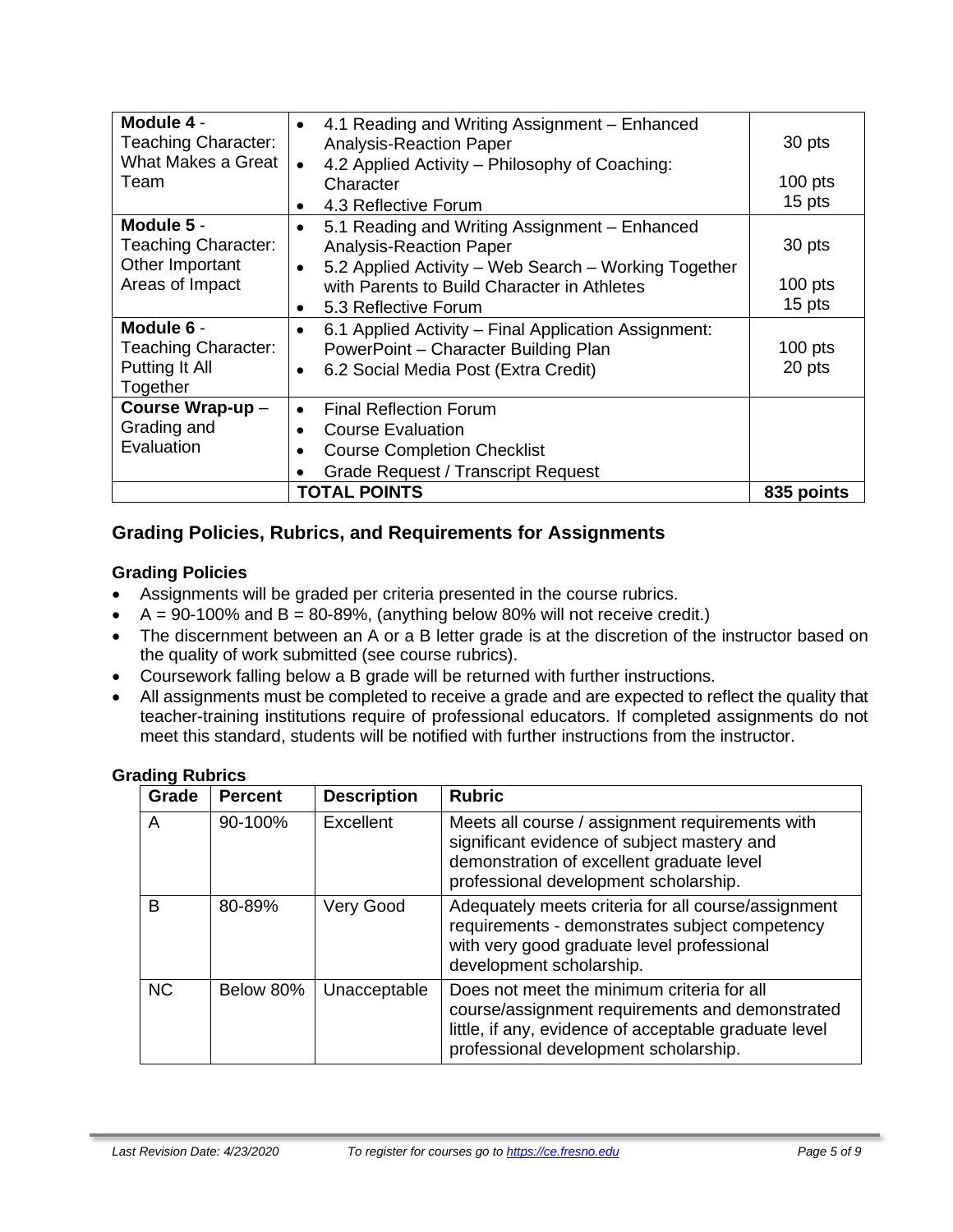#### **Writing Requirements**

- **Superior:** Writing is clear, succinct, and reflects graduate level expectations. Clearly addresses all parts of the writing task. Maintains a consistent point of view and organizational structure. Include relevant facts, details, and explanations.
- **Standard:** Writing is acceptable with very few mistakes in grammar and spelling. Addresses most parts of the writing task. Maintains a mostly consistent point of view and organizational structure. Include mostly relevant facts, details, and explanations.
- **Sub-standard:** Writing contains noticeable mistakes in grammar and spelling. Does not address all parts of the writing task. Lacks a consistent point of view and organization structure. May include marginally relevant facts, details, and explanations.

#### **Lesson Plan Requirements**

- **Superior:** Instructional goals and objectives clearly stated. Instructional strategies appropriate for learning outcome(s). Method for assessing student learning and evaluating instruction is clearly delineated and authentic. All materials necessary for student and teacher to complete lesson clearly listed.
- **Standard:** Instructional goals and objectives are stated but are not easy to understand. Some instructional strategies are appropriate for learning outcome(s). Method for assessing student learning and evaluating instruction is present. Most materials necessary for student and teacher to complete lesson are listed.
- **Sub-standard:** Instructional goals and objectives are not stated. Learners cannot tell what is expected of them. Instructional strategies are missing or strategies used are inappropriate. Method for assessing student learning and evaluating instruction is missing. Materials necessary for student and teacher to complete lesson are missing.

#### **Forum Requirements**

- **Superior:** Response was at least 1 page (3 fully developed paragraphs) in length. Thoroughly answered all the posed questions, followed all the assignment directions, proper grammar and no spelling errors. Language is clear, concise, and easy to understand. Uses terminology appropriately and is logically organized.
- **Standard:** Response was ½ to 1 page in length (2-3 fully developed paragraphs). Answered all the questions but did not provide an in-depth analysis, followed most of the assignment directions, proper grammar and no spelling errors. Language is comprehensible, but there a few passages that are difficult to understand. The organization is generally good.
- **Sub-standard:** Response was less than ½ page in length (1 paragraph). Did not answer all the required questions and/or statements or responses were superficial, vague, or unclear, did not follow the assignment directions, many grammar and spelling errors. Is adequately written, but may use some terms incorrectly; may need to be read two or more times to be understood.

## **Instructor/Student Contact Information**

Throughout the course participants will be communicating with the instructor and their classmates on a regular basis using asynchronous discussion forums. A virtual office is utilized for class questions and students are provided with instructor contact information in the event they want to make email or phone contact. In addition, students are encouraged to email or phone the instructor at any time. Students will also receive feedback on the required assignments as they are submitted.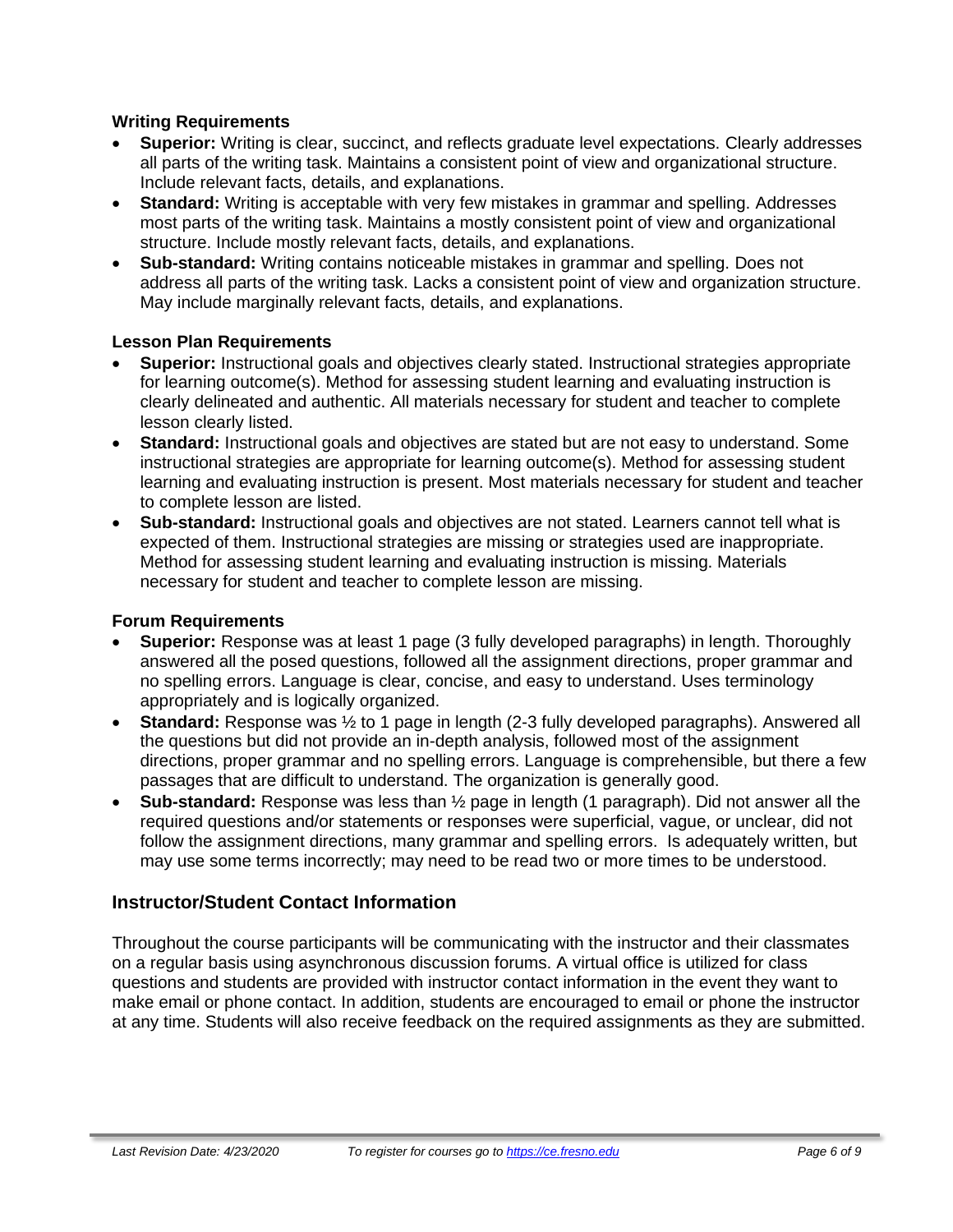## **Forums**

Participation is an important expectation of this course and all online courses. Online discussions promote reflection and analysis while allowing students to appreciate and evaluate positions that others express. While students may not be engaging with the same students throughout this course they will be expected to offer comments, questions, and replies to the discussion question whenever possible. The faculty role in the discussion forum is that of an observer and facilitator.

## **Coursework Hours**

Based on the Carnegie Unit standard, a unit of graduate credit measures academic credit based on the number of hours the student is engaged in learning. This includes all time spent on the course: reading the textbook, watching videos, listening to audio lessons, researching topics, writing papers, creating projects, developing lesson plans, posting to discussion boards, etc. Coursework offered for FPU Continuing Education graduate credit adheres to 45 hours per semester unit for the 900-level courses. Therefore, a student will spend approximately 90 hours on a typical 2-unit course or 135 hours on a typical 3-unit course.

## **Services for Students with Disabilities**

Students with disabilities are eligible for reasonable accommodations in their academic work in all classes. In order to receive assistance, the student with a disability must provide the Academic Support Center with documentation, which describes the specific disability. The documentation must be from a qualified professional in the area of the disability (i.e. psychologist, physician or educational diagnostician). Students with disabilities should contact the Academic Support Center to discuss academic and other needs as soon as they are diagnosed with a disability. Once documentation is on file, arrangements for reasonable accommodations can be made. For more information and for downloadable forms, please go to [https://www.fresno.edu/students/academic](https://www.fresno.edu/students/academic-support/services-students-disabilities)[support/services-students-disabilities.](https://www.fresno.edu/students/academic-support/services-students-disabilities)

## **Plagiarism and Academic Honesty**

All people participating in the educational process at Fresno Pacific University are expected to pursue honesty and integrity in all aspects of their academic work. Academic dishonesty, including plagiarism, will be handled per the procedures set forth in the Fresno Pacific University Catalogue <https://www.fresno.edu/students/registrars-office/academic-catalogs>

## **Technology Requirements**

To successfully complete the course requirements, course participants will need Internet access, can send and receive email, know how to manage simple files in a word processing program, and have a basic understanding of the Internet. Please remember that the instructor is not able to offer technical support. If you need technical support, please contact your Internet Service Provider.

**Moodle:** This course will be delivered totally online. Moodle is a learning management system that provides students access to online resources, documents, graded assignments, quizzes, discussion forums, etc. Moodle is easy to learn and has a friendly user interface. To learn more about Moodle, go to [https://docs.moodle.org/33/en/Student\\_FAQ.](https://docs.moodle.org/33/en/Student_FAQ) There are also some student tutorials on the Center for Online Learning website at Fresno Pacific University - [https://col.fresno.edu/student.](https://col.fresno.edu/student)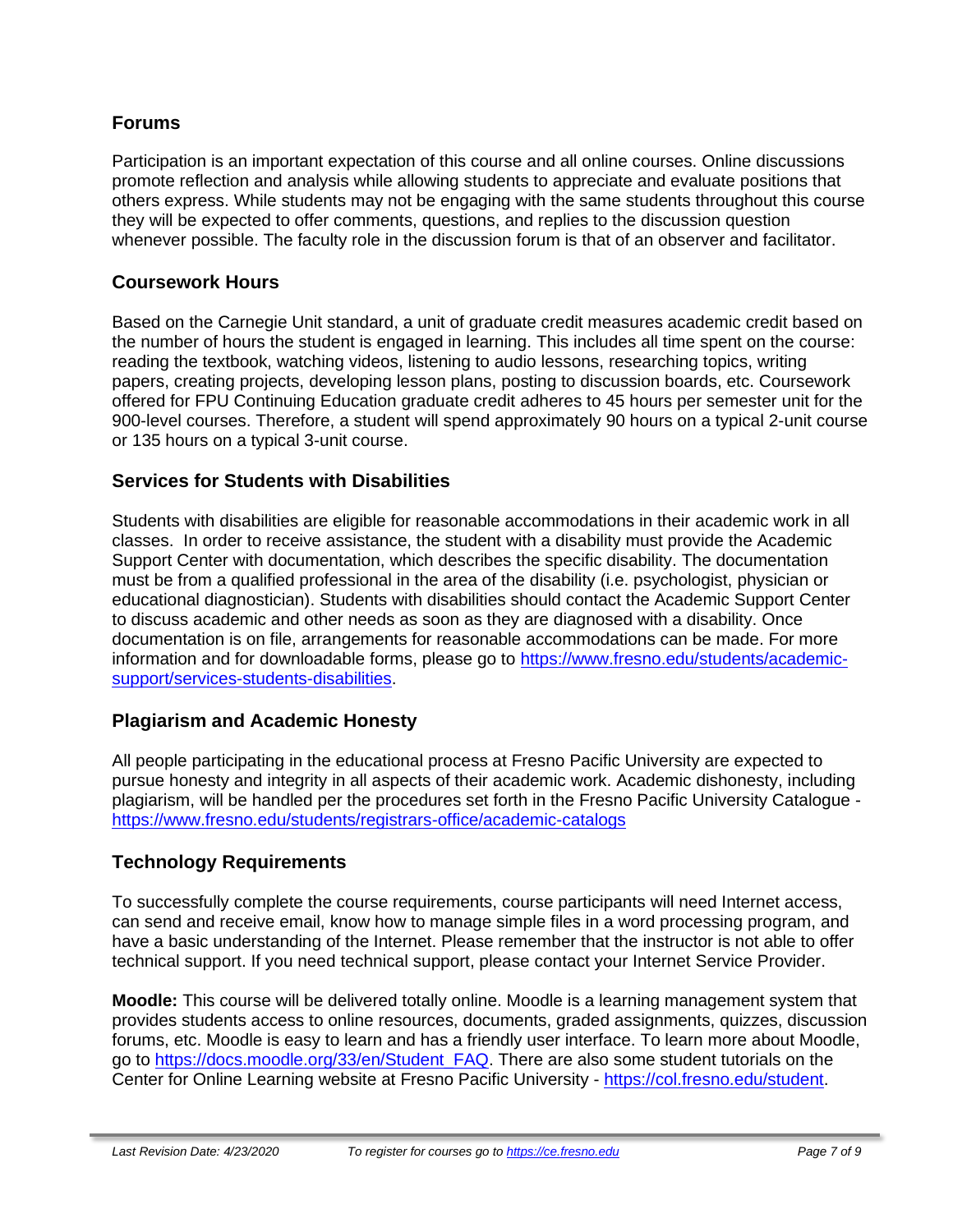**Moodle Site Login and Passwords:** Students will need to have internet access to log onto [https://ce-connect.fresno.edu.](https://ce-connect.fresno.edu/) The username and password numbers for Moodle access will be sent to you by the university using the email address you submitted at the time of registration. The instructor will then contact you with a welcome communication. If you need help with your username and password recovery, please contact the Continuing Education office at (800) 372- 5505 or (559) 453-2000 during regular office hours - Mon-Fri 8:00 am to 5:00 pm. or email them at [prof.dev@fresno.edu.](mailto:prof.dev@fresno.edu)

**Getting Help with Moodle:** If you need help with Moodle, please contact the Center for Online Learning (COL), by telephone or the website. Help by phone (559) 453-3460 is available Mon-Thurs 8:00 am to 8:00 pm and on Fridays from 8:00 am to 5:00 pm, or by filling out a "Request Services" form at [https://col.fresno.edu/contact/request-services.](https://col.fresno.edu/contact/request-services) Please identify that you are with the "School = Continuing Education".

# **Final Course Grade and Transcripts**

When all work for the course has been completed, students will need to logon to the Continuing Education website [\(https://ce.fresno.edu/my-account\)](https://ce.fresno.edu/my-account) and "Request Final Grade". Once the instructor receives the requests and submits the grade online, students may log back in to view their Final Grade Report or order transcripts online. Please allow at least two weeks for the final grade to be posted. For more information, see the Continuing Education Policies and Procedures at [https://ce.fresno.edu/ce-policies-and-procedures.](https://ce.fresno.edu/ce-policies-and-procedures)

# **University Policies and Procedures**

Students are responsible for becoming familiar with the information presented in the Academic Catalog and for knowing and observing all policies and procedures related to their participation in the university community. A summary of university policies may be found on the university website at [https://www.fresno.edu/students/registrars-office/academic-catalogs.](https://www.fresno.edu/students/registrars-office/academic-catalogs)

# **Fresno Pacific University Student Learning Outcomes**

**Student Learning Outcomes Oral Communication:** Students will *exhibit* clear, engaging, and confident oral communication – in both individual and group settings – and will critically *evaluate*  content and delivery components.

**Written Communication:** Students will *demonstrate* proficient written communication by *articulating* a clear focus, *synthesizing* arguments, and utilizing standard formats in order to *inform* and *persuade* others.

**Content Knowledge:** Students will *demonstrate* comprehension of content-specific knowledge and the ability to apply it in theoretical, personal, professional, or societal contexts.

**Reflection**: Students will *reflect* on their personal and professional growth and *provide evidence*  of how such reflection is utilized to manage personal and vocational improvement.

**Critical Thinking:** Students will *apply* critical thinking competencies by *generating* probing questions, *recognizing* underlying assumptions, *interpreting* and *evaluating* relevant information, and *applying* their understandings to new situations.

**Moral Reasoning:** Students will *identify* and *apply* moral reasoning and ethical decision-making skills, and *articulate* the norms and principles underlying a Christian world-view.

**Service**: Students will *demonstrate* service and reconciliation as a way of leadership.

**Cultural and Global Perspective:** Students will *identify* personal, cultural, and global perspectives and will employ these perspectives to *evaluate* complex systems.